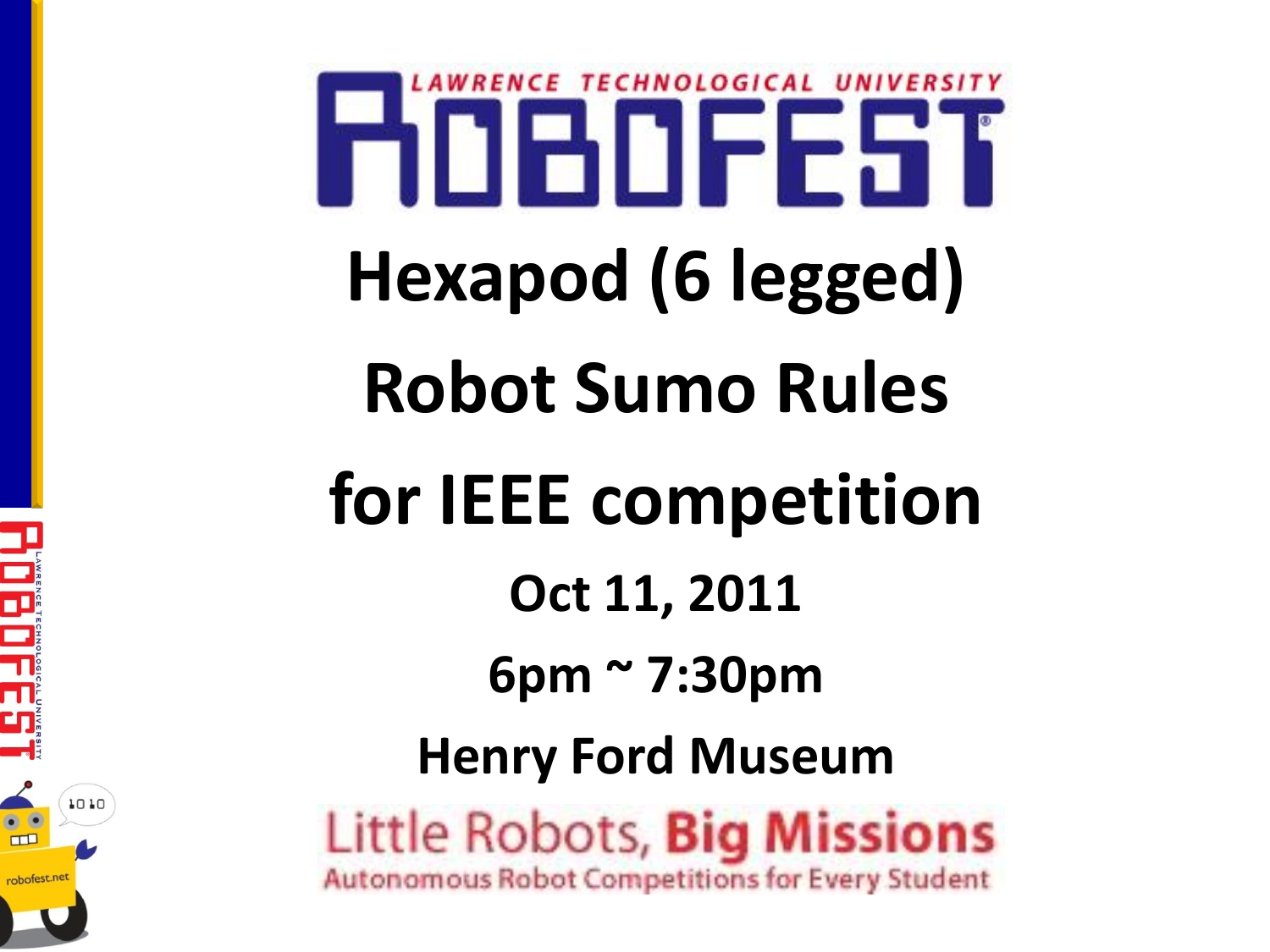### Robot Construction

- Using only parts provided by the BIOLOID kit
- Note that tapes are not included in the box
- Each robot needs an ID tag with team name tapes can be used only for the ID tag
- Even if there is no penalty of losing parts, it is highly recommended to tighten all the screws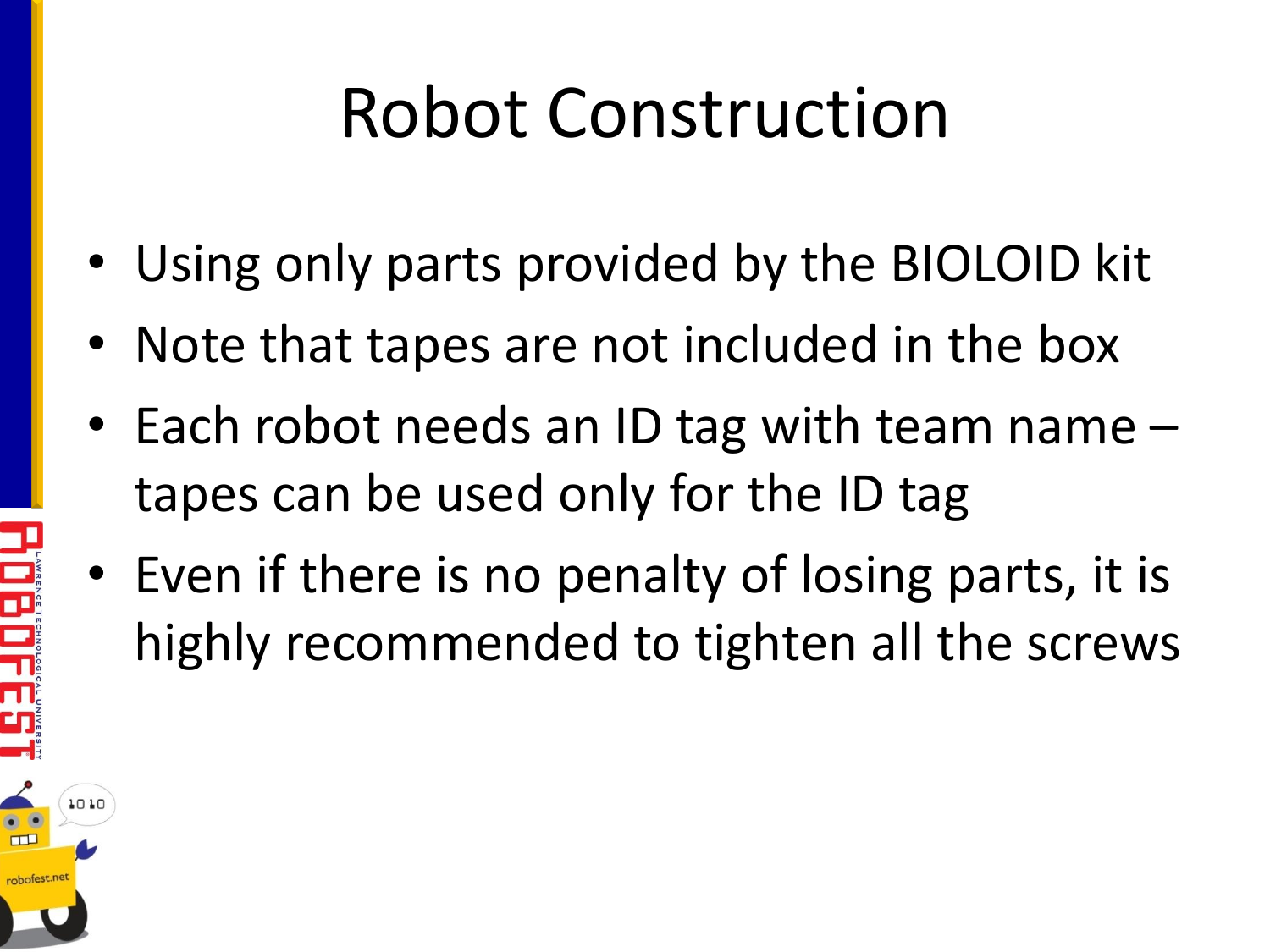## The Ring

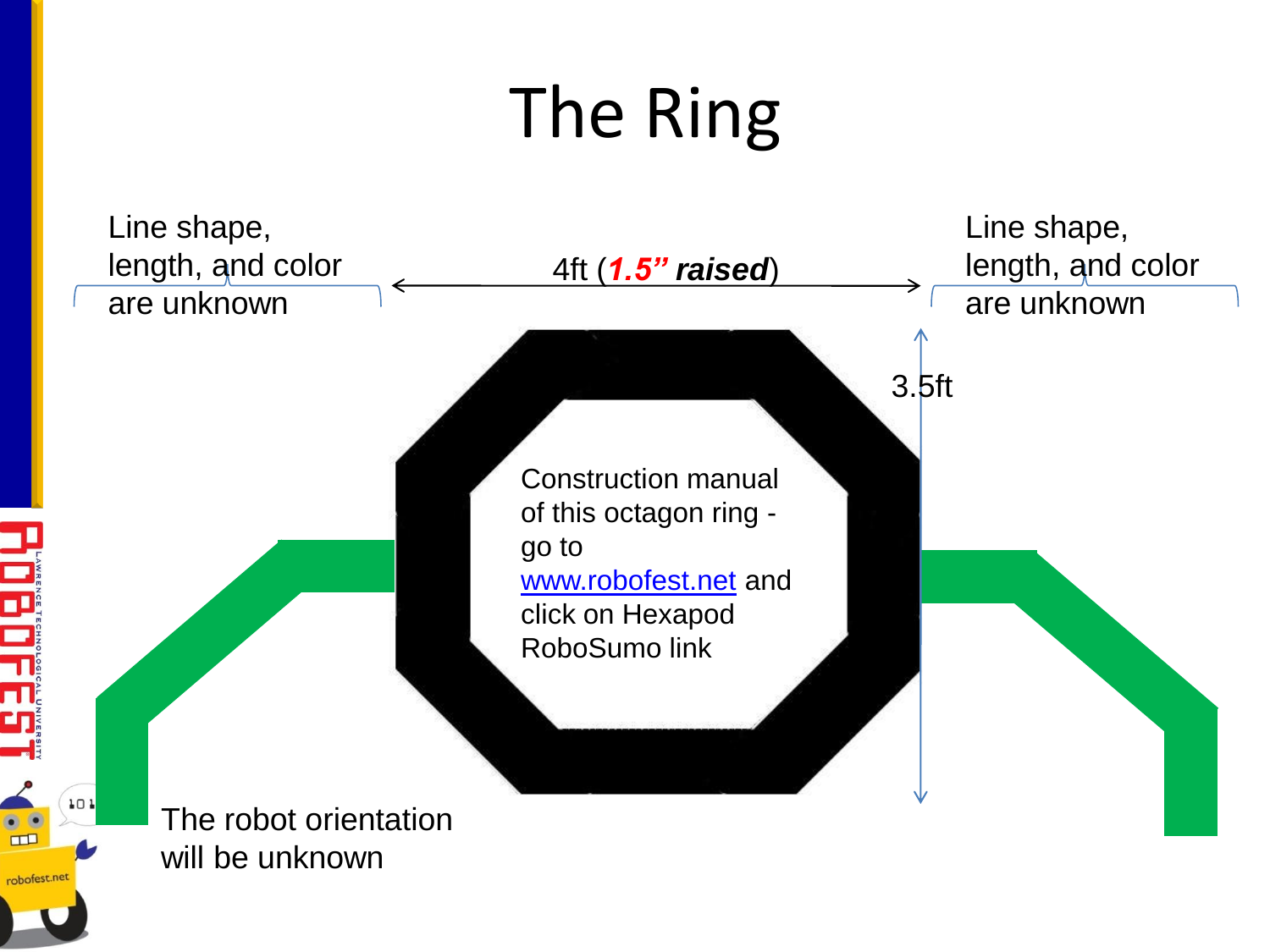#### How to make the lines

- Two white boards and green color papers [http://www.officedepot.com/a/products/628941/Wausau-Astrobrights-](http://www.officedepot.com/a/products/628941/Wausau-Astrobrights-Bright-Color-Paper-8/?cm_cat=2000000411)[Bright-Color-Paper-8/?cm\\_cat=2000000411](http://www.officedepot.com/a/products/628941/Wausau-Astrobrights-Bright-Color-Paper-8/?cm_cat=2000000411)
- The width of the line will be 4.25 inches (tentative)



 $1 \cap 1 \cap$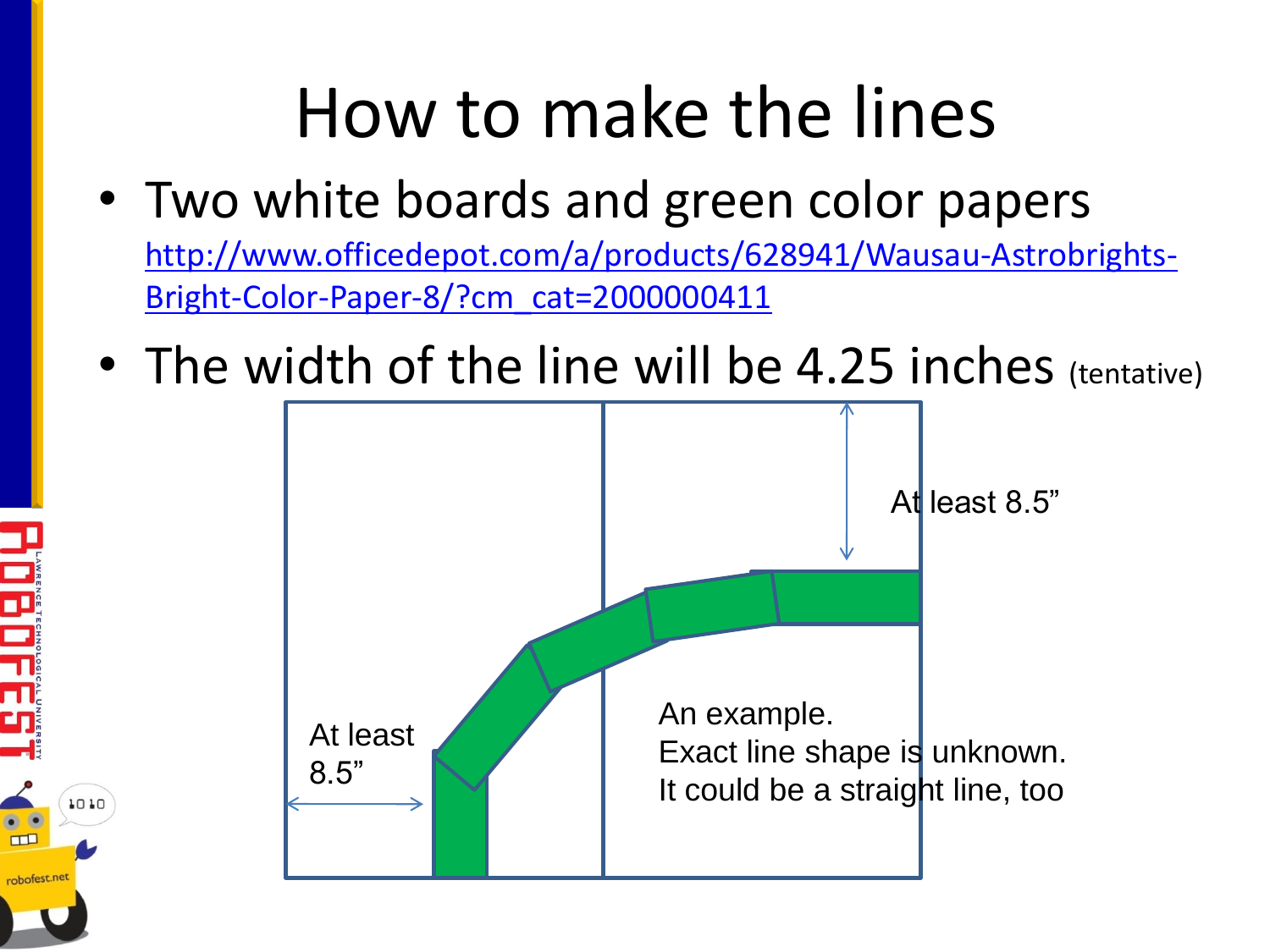#### The ring – An example



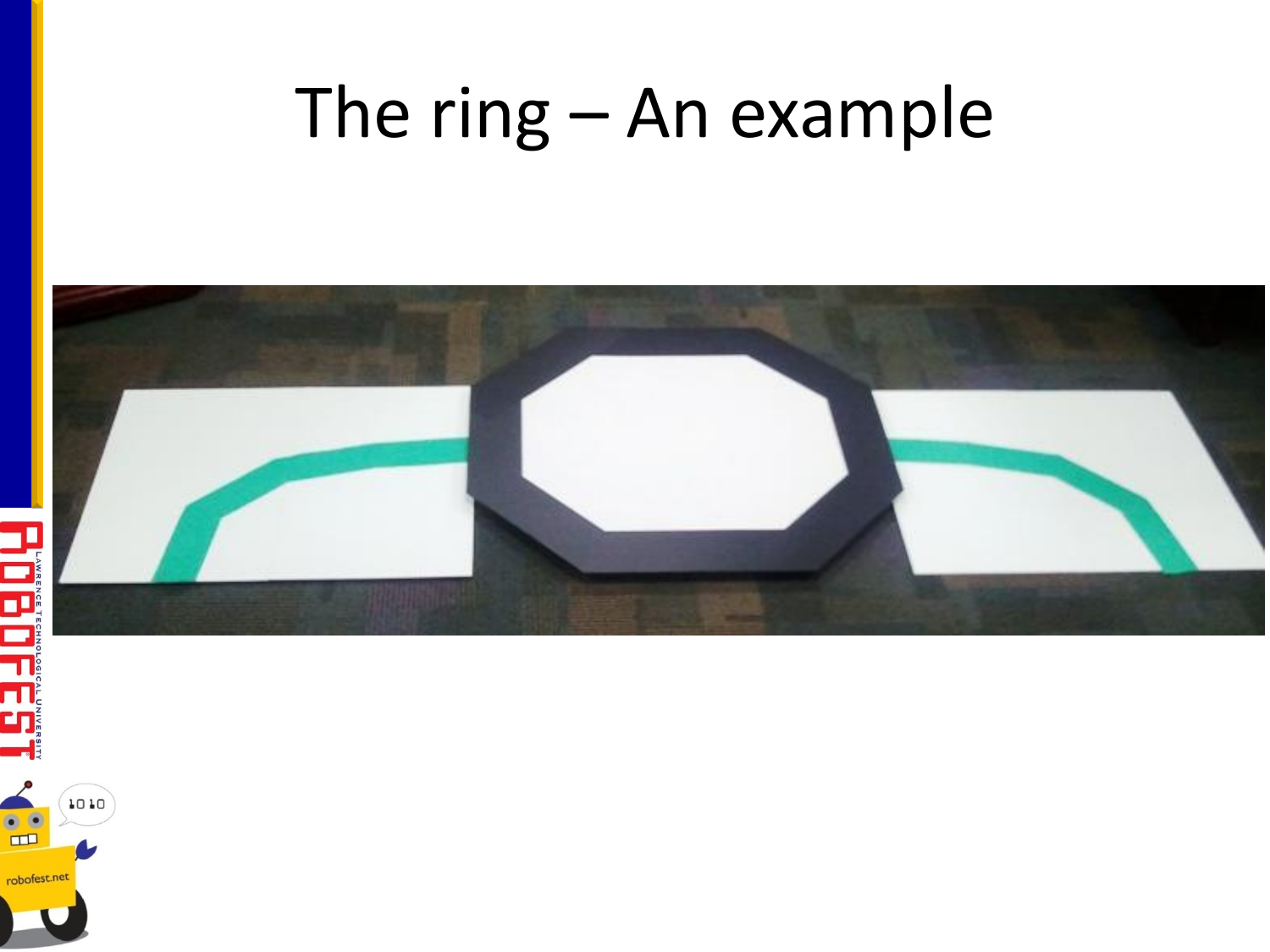## Rules

- Objective is to survive inside the octagon ring until 2 minutes expire
- A match consists of up to 3 games
- 2 minutes for each game
- A robot loses a game,

1010

- if 3 legs touch floor after climbing up the ring (*and the opponent is on the ring*),
- If the robot is touch by the team human player, or
- If the robot lays down on the ring for more than 2 seconds (New!)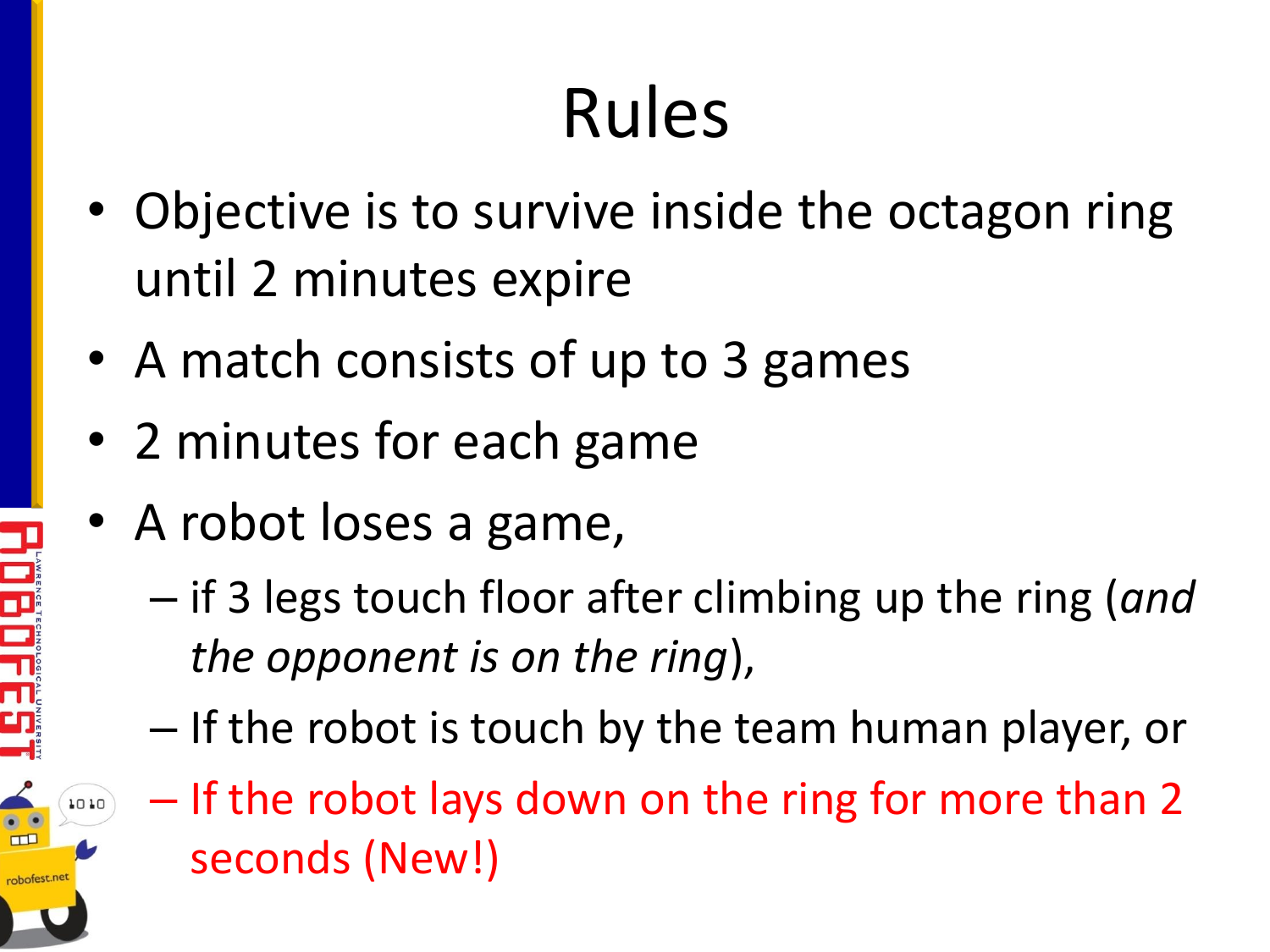## How to start the game (1)

- The judge will decide the starting side (west or east) at random.
- The judge will tell the exact location and starting orientation of the robot. (The IR sensor facing down will be on the line)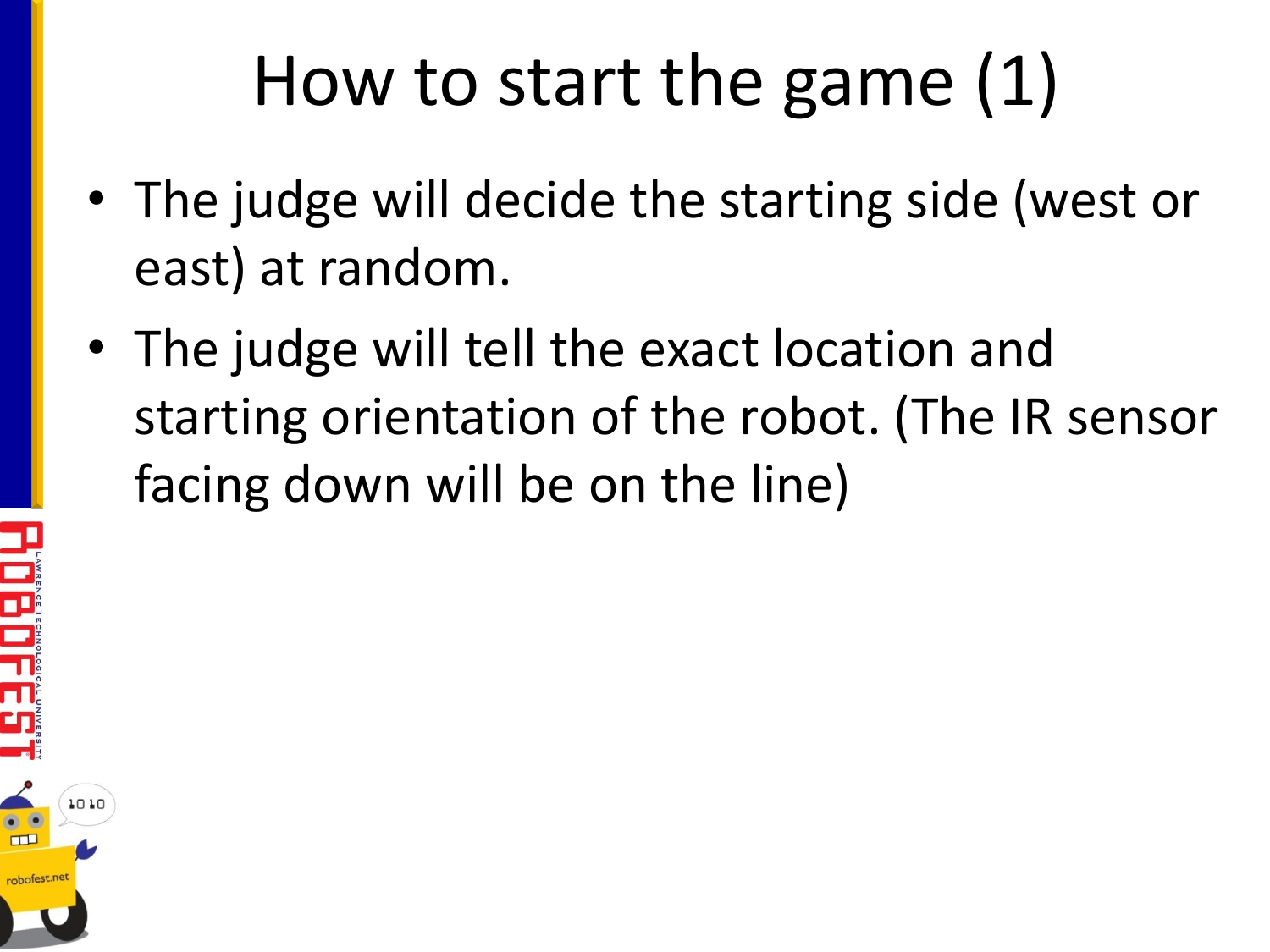## How to start the game (2)

- Judge will give the signal to start the robot.
	- Human player will start the robot by pressing **the start** button. Teams are \*not\* allowed to press the start button before the judge says "go"
	- There must be some delays before starting the walking.
- After starting the robot each human player must move at least 6ft away from the ring

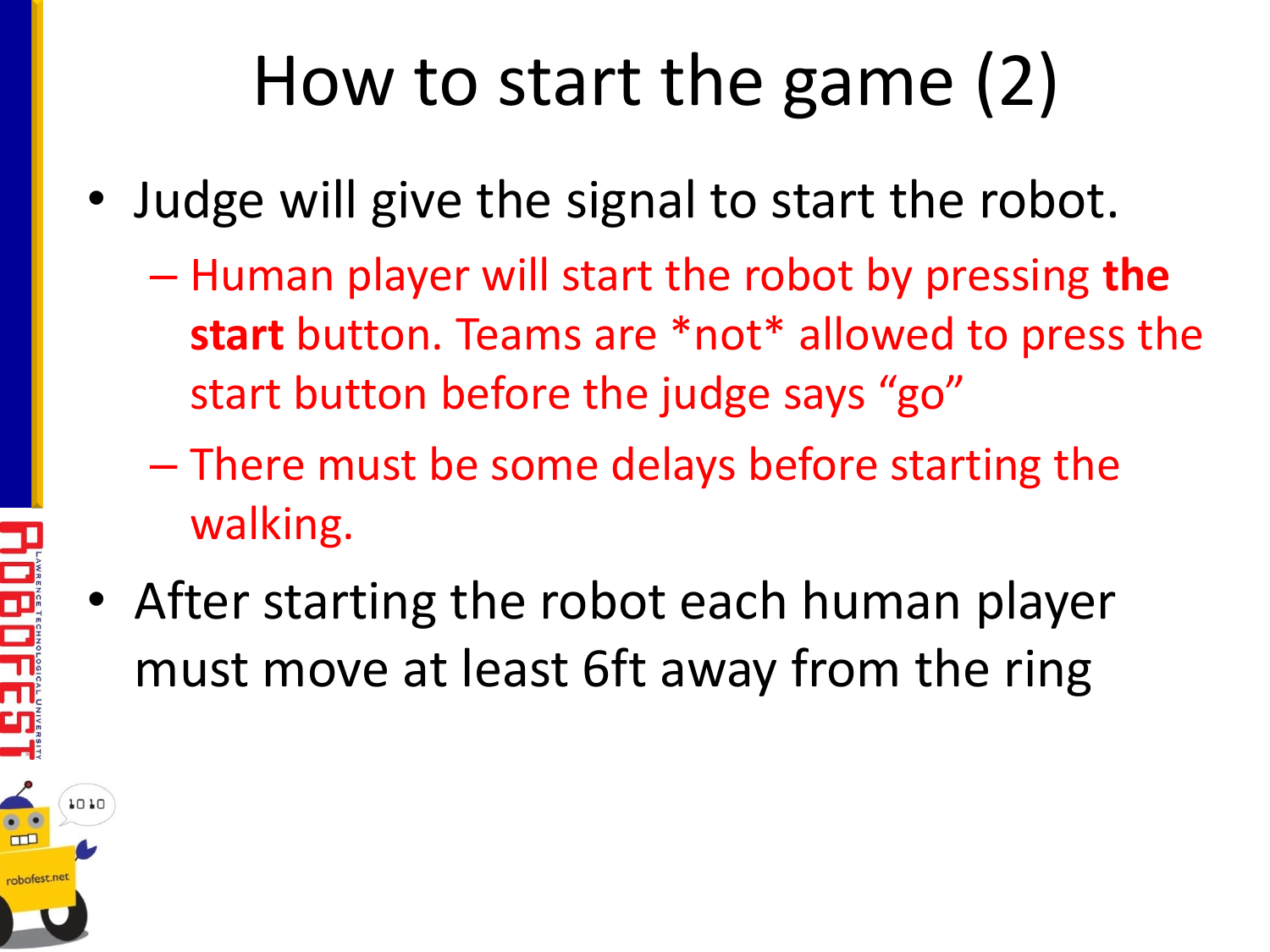# Definition of successful climbing up the ring

• All 6 legs must be on the ring. (Black edge area is fine)

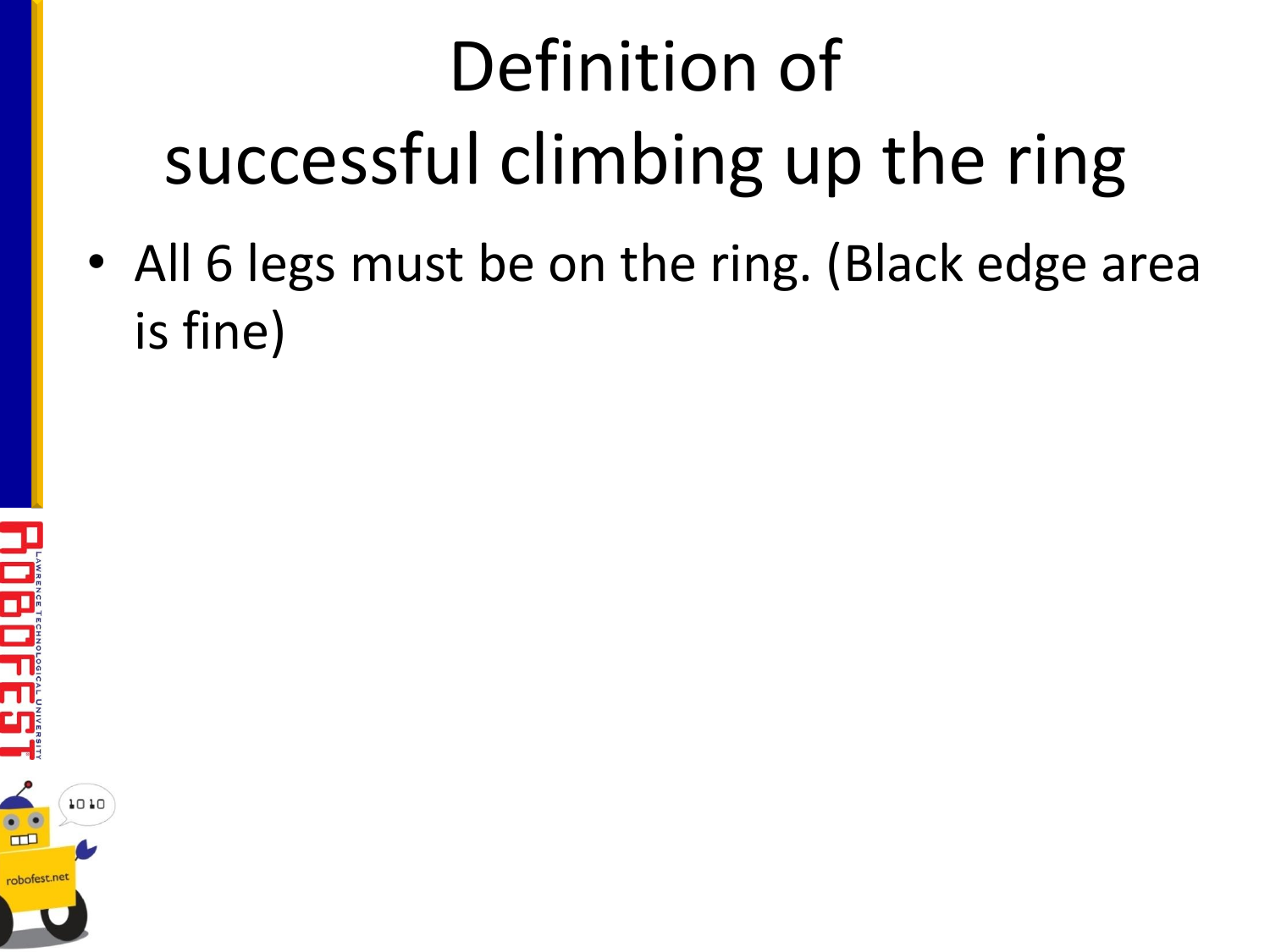#### Tie Breakers

- Who successfully climbed up the ring first?
- Rematch without line following, if all 3 games are ties (For this case, teams need to prepare a program for sumo only without line following part)

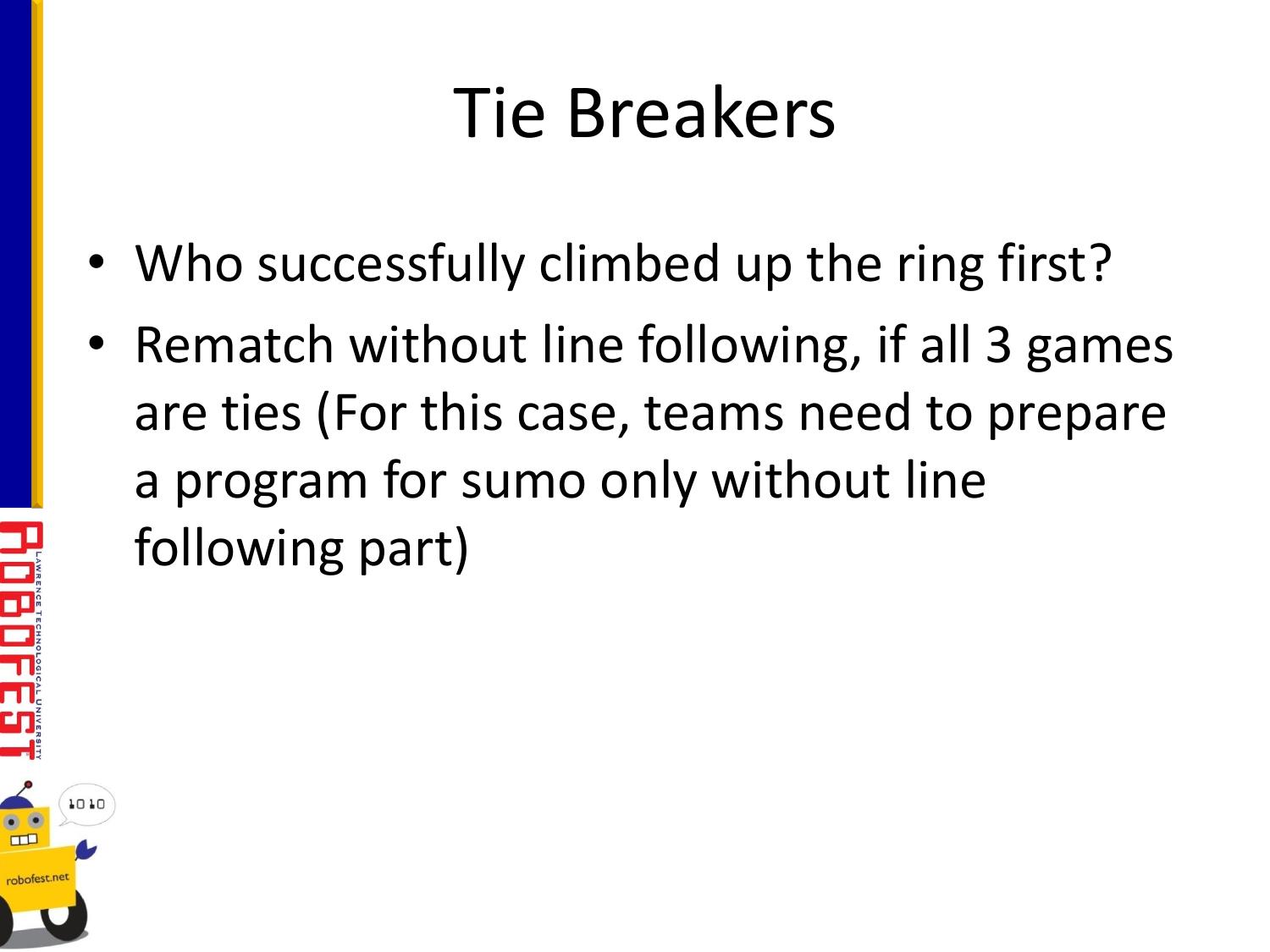# FAQs (1)

- Can a robot attack the opponent robot while it is climbing up the ring? Yes. The robot that can follow the line and climb the ring quickly has higher chance of winning
- Both robots could not climb up the ring for 3 games. How do we decide winners? Rematch without line following. Judges will decide the initial orientations. Need to re-download sumo only program



• Do we allow a robot to re-climb up the ring?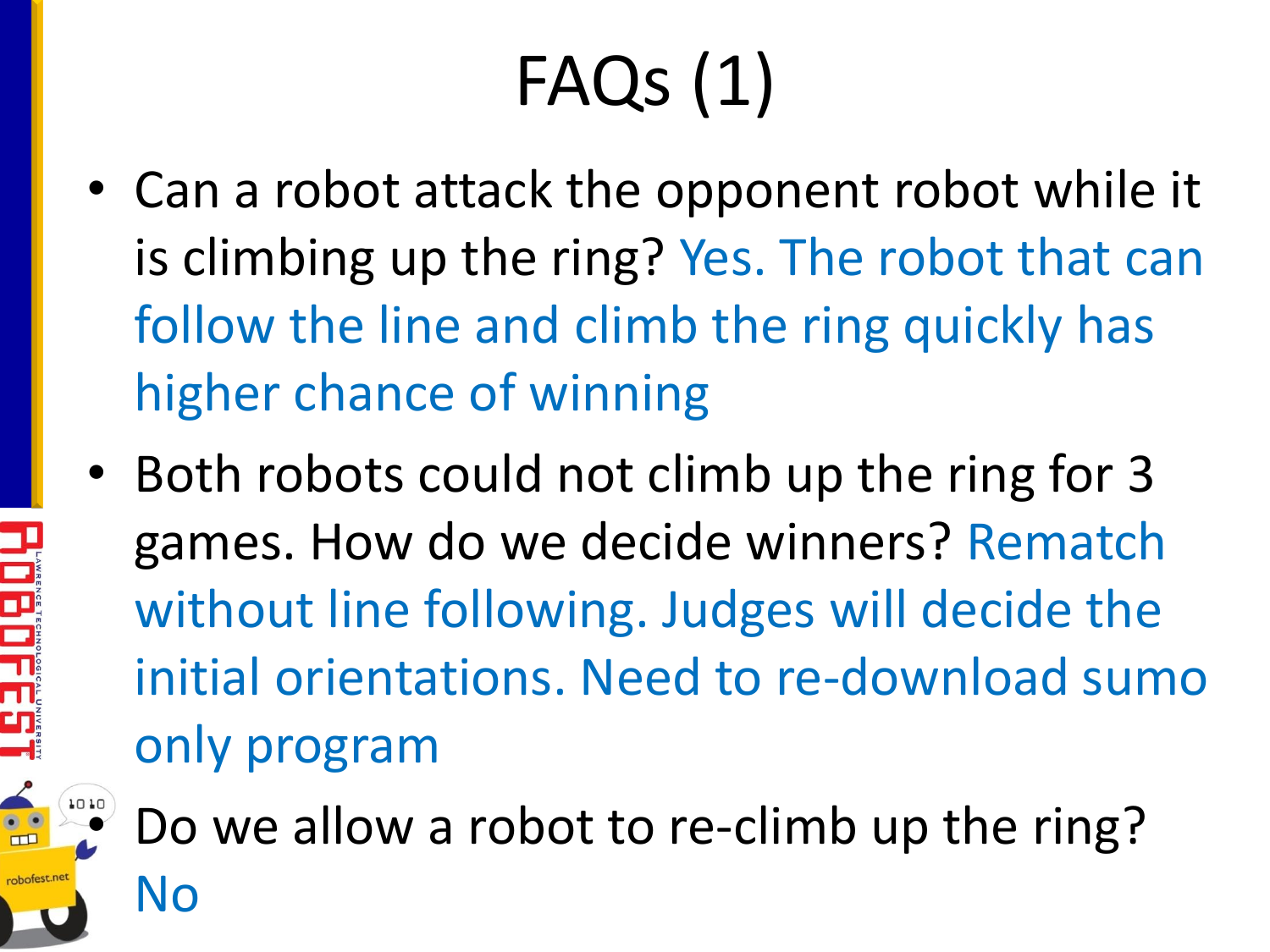# FAQs (2)

- Robot A climbed up first, then fell off the ring by itself. Robot B was not able to be on the ring at all. Who is the winner? Robot A
- Robot A climbed up first, then fell off the ring by itself. Robot B was able to be on the ring later. Is it necessary to continue the game? Yes. Who is the winner? Watch if B can stay until 2 min expire. If it does, B is the winner. If not A is the winner, since A climbed up first.

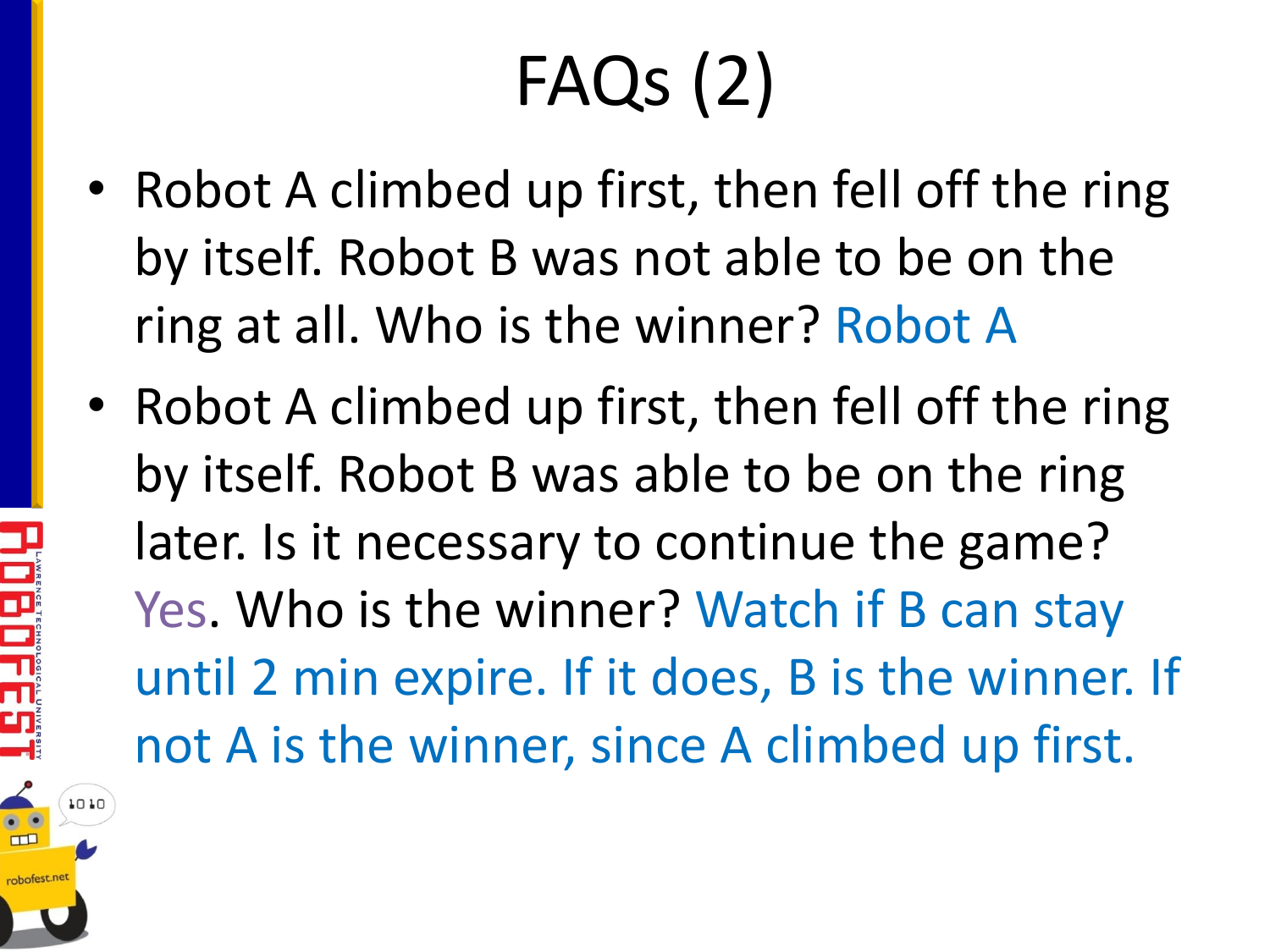### Acknowledgement

• Sponsor - ROBOTIS Inc.



- Jinwook Kim, ROBOTIS Inc. ideas about raised ring
- Gordon Stein testing sumo programs for the first time and preparing instructions for sumo
- $\bullet$  Joel Stein construction of the octagon rings